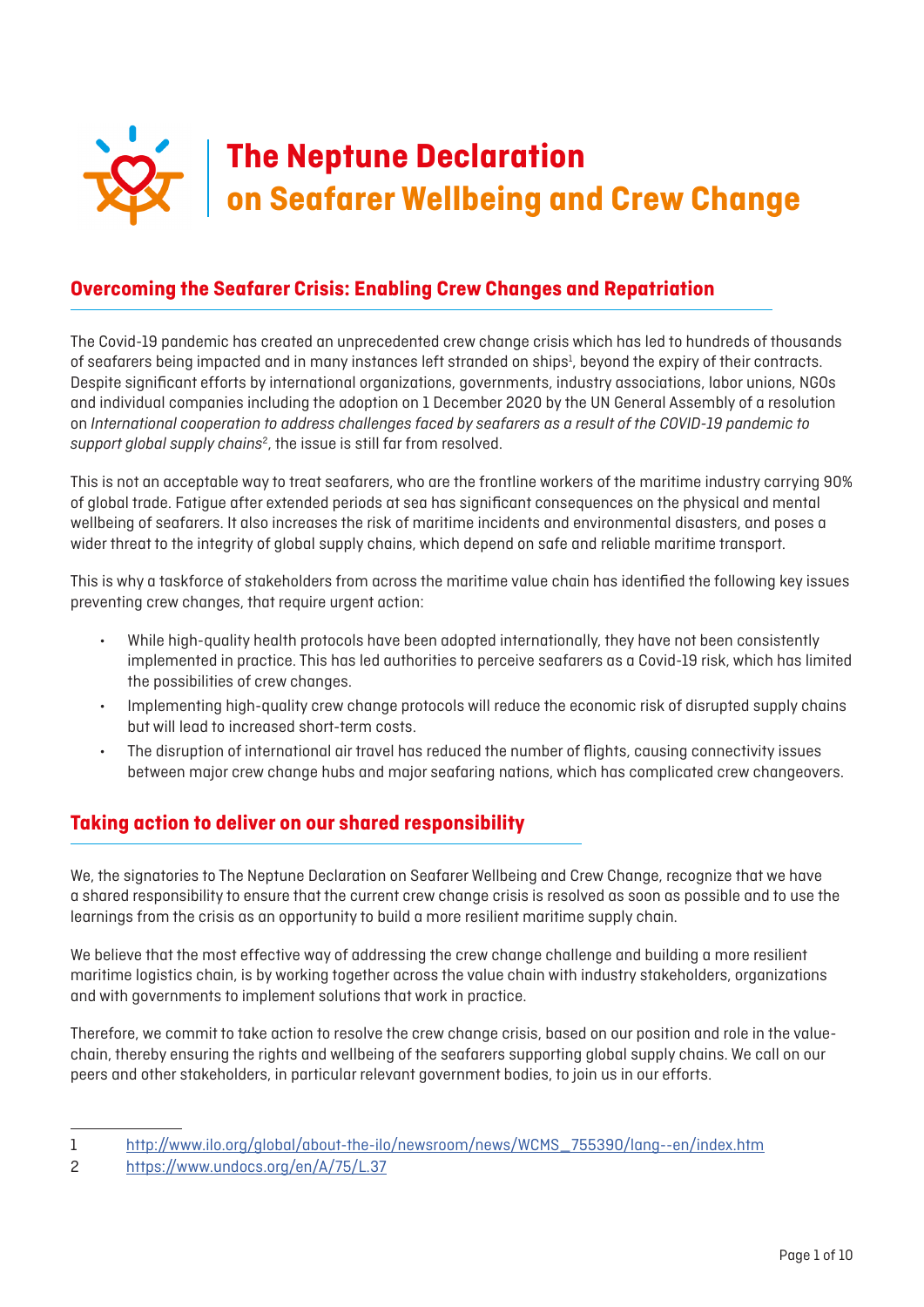To make tangible improvements, the following actions should be implemented:

#### **• Recognize seafarers as key workers and give them priority access to Covid-19 vaccines**

Seafarers should be recognized as key workers by all governments in line with the UN General Assembly resolution adopted on 1 December 2020 and the transition of seafarers across borders should be facilitated based on internationally agreed, high-quality health protocols.

Governments and other stakeholders should work together with the maritime industry to ensure that seafarers, irrespective of their nationality, get priority access to Covid-19 vaccines alongside other key workers and health care professionals in recognition of their critical role in global supply chains and trade. This should include developing protocols that ensure vaccinations are correctly certified and effectively administered to seafarers as well as establishing a standardized format for health passes that contain tamper proof information about vaccination and testing status to facilitate crew changes.

#### **• Establish and implement gold standard health protocols based on existing best practice**

The maritime industry and governments should implement *The Recommended Framework of Protocols for ensuring safe ship crew changes and travel during the Coronavirus (COVID-19) pandemic*<sup>3</sup> which has been recognized by the International Maritime Organization.

To minimize the risk of Covid-19, to build trust that crew changes can be carried out in a safe manner, and to ensure that the measures taken can be universally accepted, the implementation of the Framework of Protocols should be based on the highest practicable standards. The STAR Crew Change Protocols<sup>4</sup>, which are based on existing best practice, are thus recommended for industry-wide adoption.

#### **• Increase collaboration between ship operators and charterers to facilitate crew changes**

Facilitating crew changes based on high-quality health protocols is a shared responsibility which will create benefits for all by minimizing the risk of Covid-19 spread on vessels, minimizing the risk of disruptions to global supply chains, while contributing to maritime safety and the wellbeing of seafarers.

Ship owners and charterers should share relevant information transparently and collaborate to ensure that necessary crew changes can be carried out with the least impact possible in terms of cost and delays. The owner should provide the charterer with as much notice as possible on intended crew changes, while the charterer should make all reasonable efforts to accommodate crew changes including when the vessel has to make a reasonable deviation.

No charter contracts should contain clauses preventing necessary crew changes from being carried out, as the aggregate effect of such clauses could be a serious obstacle to the safe operation of maritime trade and the protection of the wellbeing and rights of seafarers.

By implementing high-quality health protocols, ship owners can reduce the risk of trade disruption due to Covid-19, which also creates benefits to charterers. These benefits should be reflected in chartering decisions to create incentives for shipowners to implement high-quality health protocols and be transparent about actions taken as well as costs incurred.

## **• Ensure air connectivity between key maritime hubs for seafarers**

The aviation industry should work together with the maritime industry to ensure that airlift capacity is established between major crew changing hubs and seafaring nations.

Additionally, the aviation and maritime industries as well as governments – involving all relevant ministries and agencies – should work together to establish a universally accepted and harmonized framework of standards for the validation of trusted health data for seafarers to facilitate border crossing and ensure the long-term resilience of air connectivity.

<sup>3</sup> [https://wwwcdn.imo.org/localresources/en/MediaCentre/HotTopics/Documents/COVID%20CL%20](https://wwwcdn.imo.org/localresources/en/MediaCentre/HotTopics/Documents/COVID%20CL%204204%20adds/Circular%20Letter%20No.4204-Add.14%20-%20Coronavirus%20%28Covid-19%29%20-%20Recommended%20Framework%20Of%20Protocols.pdf) [4204%20adds/Circular%20Letter%20No.4204-Add.14%20-%20Coronavirus%20%28Covid-19%29%20-%20](https://wwwcdn.imo.org/localresources/en/MediaCentre/HotTopics/Documents/COVID%20CL%204204%20adds/Circular%20Letter%20No.4204-Add.14%20-%20Coronavirus%20%28Covid-19%29%20-%20Recommended%20Framework%20Of%20Protocols.pdf) [Recommended%20Framework%20Of%20Protocols.pdf](https://wwwcdn.imo.org/localresources/en/MediaCentre/HotTopics/Documents/COVID%20CL%204204%20adds/Circular%20Letter%20No.4204-Add.14%20-%20Coronavirus%20%28Covid-19%29%20-%20Recommended%20Framework%20Of%20Protocols.pdf)

<sup>4</sup> <http://www.globalmaritimeforum.org/content/2020/12/The-Neptune-Declaration-STAR-protocols.pdf>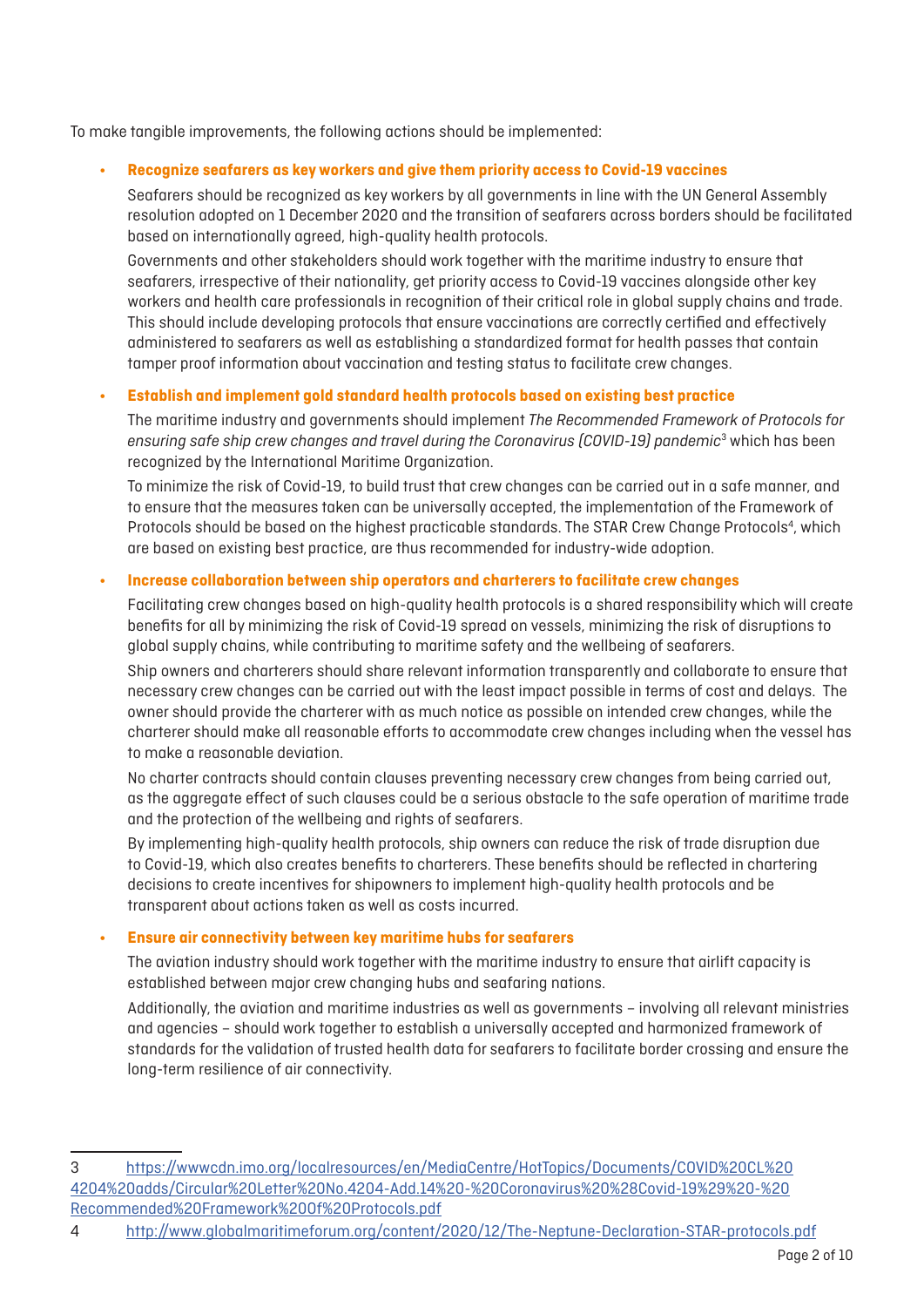2020 Bulkers 3Seas Shipping 7SHIPPING

## **A**

A. M. Nomikos Transworld Maritime Agencies A. P. Møller-Mærsk A. Pérez y Cía ABC Maritime Aderco International ADNOC Logistics & Services Adriatic Crewing and Maritime Agency Advanced Polymer Coatings Advent International Airports Council International (ACI) World Alandia Alassia NewShips Management Alberta Shipmanagement Alexander G. Tsavliris and Sons Maritime Company Asahi Shipping Alfa Laval Alfa Ship & Crew Management Algeciras Bay Port Community (COMPORT) Allmode Global All-Ukrainian Association of Crewing Companies Alma Maritime Group Corporation ALP Maritime Services Altera Infrastructure AMCF - Agents Maritimes et Consignataires de France American Express Global Business Travel American Maritime Services AMSOL - African Marine Solutions Anchor SM (Singapore) Anglo-American

Anglo-Eastern Univan Group Anker Crew Insurance Anosis Maritime Anglo International Shipping **Operations** Anthony Veder Group Apex Ship Management Apollo Ship Management APORMAR Seafarers Portuguese Agency Apostleship of the Sea of the United States of America AqualisBraemar LOC Aquatrade ARCADIA SHIPMANAGEMENT Ardmore Shipping ARGELAN SHIPS SERVICE Argo Crew Armateurs de France Asahi Shipping Ashley Chartering Limited Asiatic/Atlantic Lloyd Group ASP Crew Management Group Assarmatori Associated Steamship Agents Association of German Shipmasters and Ship Officers Association of Malaysia's Maritime Professionals/IKHTISAS KELAUTAN MALAYSIA (IKMAL) Association of Marine Pilots Ireland Atlantic Ship Management Atlantska Plovidba Atlas Marine Valves Atlas Professionals Atlas Sea Group Atlas Ship Supply ATPI Marine & Energy Auerbach Schifffahrt Australian Mariners' Welfare Society AV Global Marine

Avance Gas Holding AVB Ahrenkiel Vogemann Bolten

## **B**

Bahri Ship Management Bao-Island Enterprises BAO-NYK Shipping BBC Chartering Belships Management (Singapore) BEMAC Corporation Ben Line Agencies Berge Bulk BHN Shipping Group Bibby Marine BIMCO Black Sea Contractors Blackbird Air Charter Blue Ocean Marine and Offshore Solutions Blue Planet Shipping **BMT** Bodrum Mariners Association Boers Crew Services - a part of the BCS Group Borealis Maritime **BOURBON RP** Brentwood Communications Bridgefort Crew Management Briese Crew Management Briese Schiffahrts BTH Business Travel Hamburg Bureau Veritas Burmester & Vogel Burnley Marine Services BW Group

## **C**

Camellia Line Canarship Cape Shipping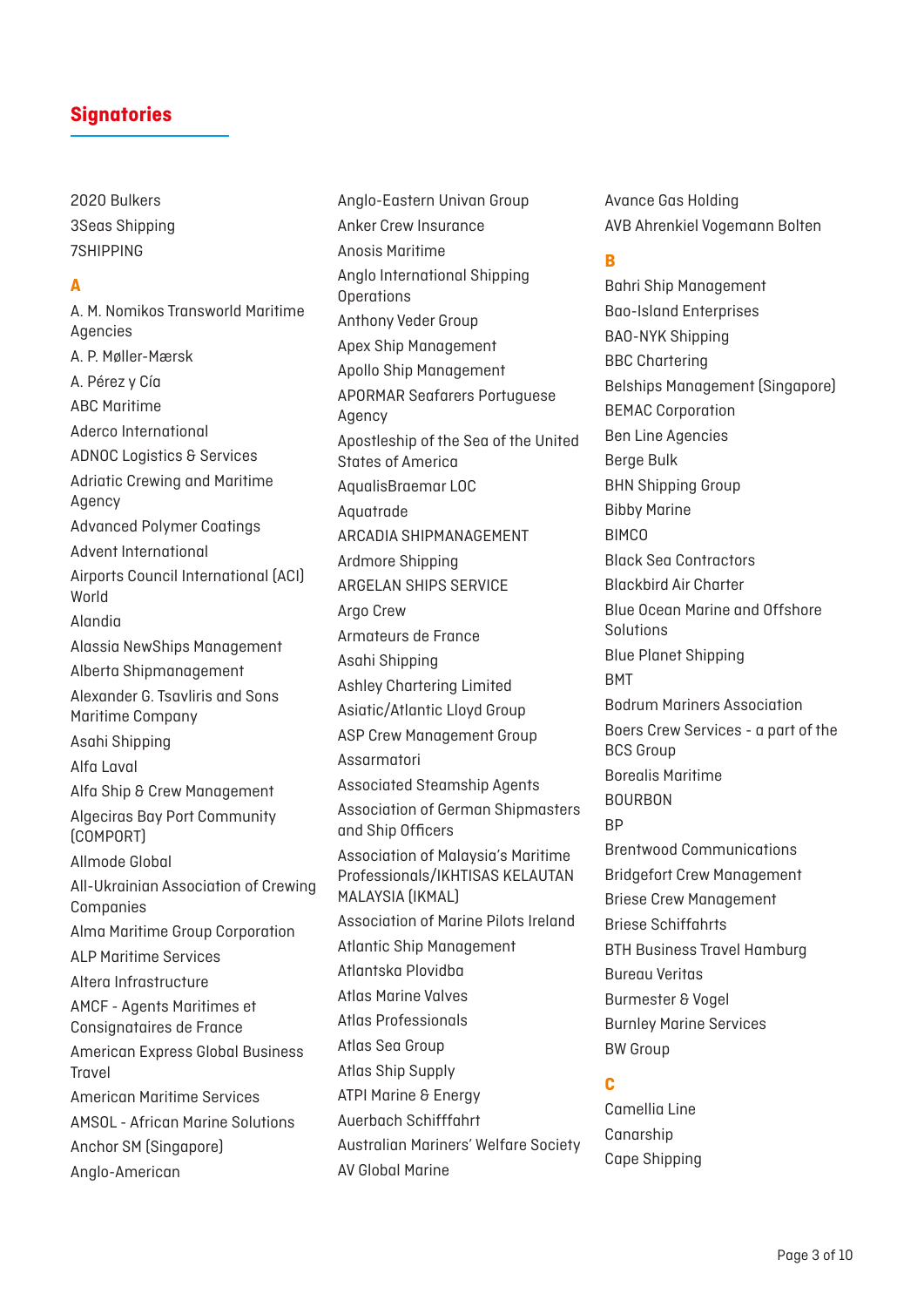Capital - Executive Ship Management Capital Gas Ship Management Capital Ship Management Caralb Marítima Caravel Group Cardinal Maritime LImited Cargill Ocean Transportation Carisbrooke Shipping Celsius Shipping Centrum Marine Consultancy CF Sharp Crew Management Channel Bunker Services Charles Taylor Investment Management Company Chevron Shipping Company China LNG Shipping (International) China Merchants Energy Shipping (Singapore) Chios Navigation (Hellas) Chugoku Marine Paints CIS Karkont Inspection Services – **Turkey Citi** Cluster Maritime Français CMA CGM Group CMAF- Comité Marseillais des Armateurs de France CNMAR Shipping Coastal Shipping Limited Coaster Ship Owners and Operators Association (KOSDER) Columbia Cruise Services Columbia Shipmanagement Compagnie Maritime Nantaise - MN Concordia Maritime Confidence Shipping Company CONFITARMA - Italian Shipowners' Association Contships Management Corpus Christi International

Seamen's Center Cosmos Agency CPO Containerschiffreederei COSCO SHIPPING Lines CoShip Crowley Maritime Corporation Cymona Shipping Management Cyprus Shipping Chamber Charles Taylor Investment Management Company Chevron Shipping Company China Merchants Energy Shipping (Singapore) Chugoku Marine Paints

#### **D**

d'Amico Soc. di Navigazione D. Oltmann Reederei Daihatsu Diesel Daikin MR Engineering Daiwa Kisen Danaos Shipping Danica Crewing Specialists Dee4 Capital Partners DEFMED - D.E.U. MARITIME FACULTY ALUMNI ASSOCIATION IZMIR TURKEY Demurrage Desk Denholm Group Deutsche Seemannsmission DFDS DHT Holdings Diamond S Shipping Diana Shipping Services Döhle Seafront Crewing (Manila) Donnelly Tanker Management Dorian LPG Management Doun Kisen Drew Marine USA Dromon Bureau of Shipping dship Carriers Dufferin Maritime

Dynarep Shipping Consultants

## **E**

Eagle Bulk Shipping Eagle Industry Eastern Pacific Shipping EDT Offshore Group Element Shipmanagement Elettra Elvictor Group Emarat Maritime Emirates Ship Investment Company EMS-Fehn-Group ENESEL Group ENL Services Enterprises Shipping and Trading EP Resources EPI Group Holdings Epic Gas EPSCO Group Ernst Jacob Esenyel Partners - Lawyers & **Consultants ESGPlus Esvaat** Euronav European Community Shipowners' Associations Evergas Evergreen Marine Corp EveryWay Travel Excelerate Technical Management Executive Ship Management EXMAR Exporters Competitive Maritime Council

## **F**

F. Laeisz Fednav Fidelity International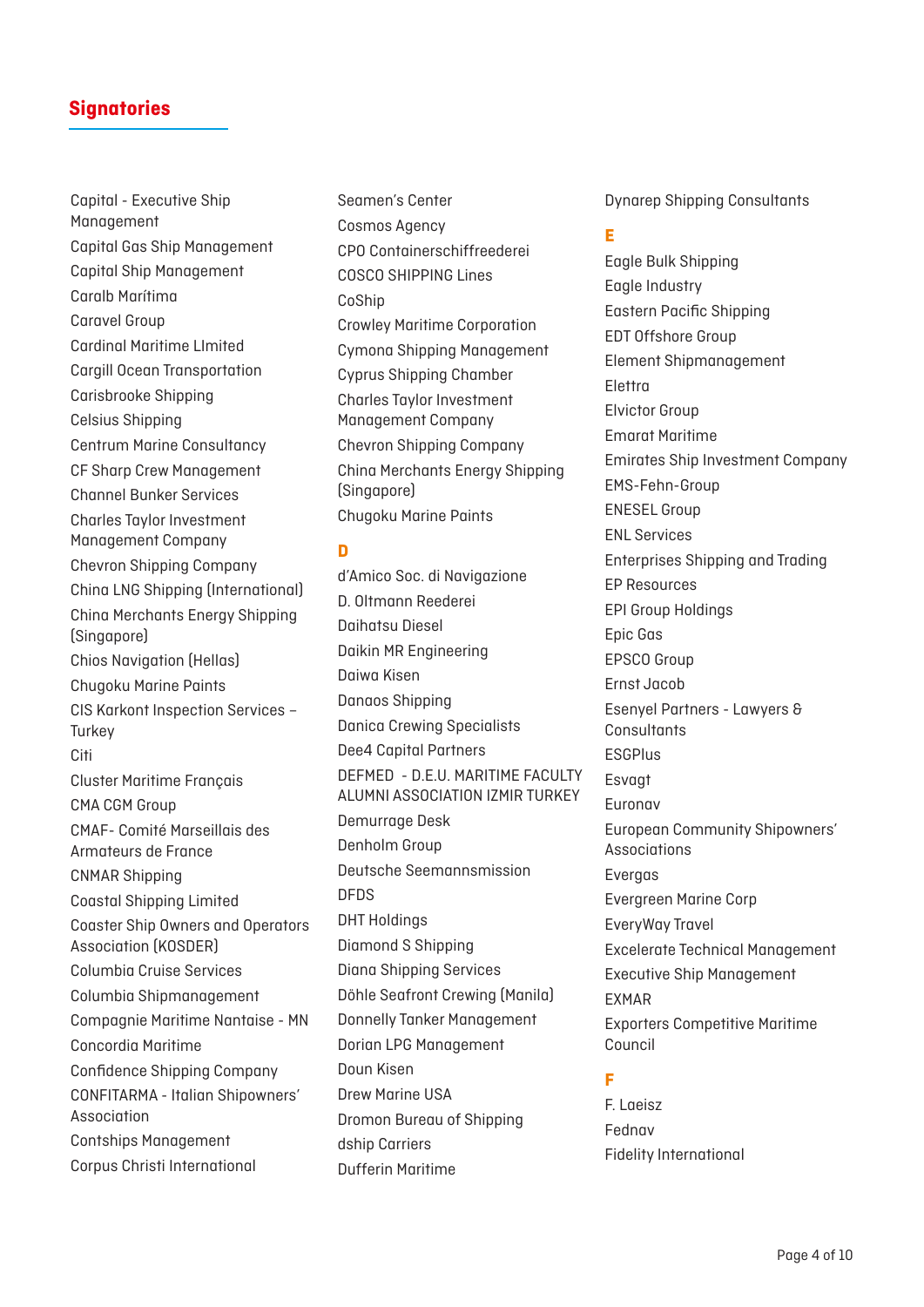Filipino Association for Mariners' Employment (FAME) Filipino Shipowners' Association (FSA) Filistos ASCOT First Ship Lease Trust Flagship Ship Agencies Fleet Management FLEX LNG FONASBA Foreign Owners Representatives and Ship Managers Association Foremost Group Foresight Group Frontline FrontM Limited Fugro France LNG Shipping Fratelli Cosulich Fukujin Kisen FUKUSHIMA FURUNO ELECTRIC

## **G**

G Travel G2 Ocean GAC GasLog Gazocean Gearbulk Norway Genco Shipping & Trading Genid Shipping & Logistics GERMAN MARINE AGENCIES German Nautical Association founded 1868 GFS Ship Management Global Marine Group Global Maritime Consultants Group Global Maritime Forum Global Seaways Golar LNG

Gram Car Carriers Golden Ocean Gorrissen Federspiel Grieg Star Grieg Maritime Group Grimaldi Group Grindrod Shipping Gulf Energy Maritime (GEM) Gungen Denizcilik ve Ticaret Gunvor

#### **H**

H. Vogemann Group Hachiuma Steamship Hadley Shipping Group Hafnia Pools Halcyon Recuitment Hamanaka Chain Manufacturing Hammonia CrewCo Hammonia Reederei Hapag-Lloyd HarpainGas Harren & Partner Hartmann Dry Cargo Germany Hartmann Gas Carriers Germany Hellespont Ship Management Helm Specialist Recruitment Hempel **HMM** Höegh Autoliners Höegh LNG Honda Heavy Industries Hong Kong Liner Shipping Association Hong Kong Shipowners Association Hong-Kong Maritime Museum Horizon Maritime Offshore Horizon Maritime Services Houston International Seafarers' Center Human Rights at Sea

Hunterlink EAP

## **I**

Ibamari Shipbuilding ID Shipping Agency IDWAL Ignazio Messina & C. IHI Power Systems IMC Shipping INCARGO Ince Inchcape Shipping Services Indeets Consulting ING Inmarsat Indian Maritime Foundation INTERCARGO - International Association of Dry Cargo Shipowners InterManager - - International Association of Ship and Crew **Managers** International Association of Classification Societies (IACS) International Association of Geophysical Contractors (IAGC) International Association of Ports and Harbours International Bunker Industry Association International Chamber of Shipping International Christian Maritime Association International Federation of Shipmasters' Associations International Harbour Masters' Association International Life-saving Appliance Manufacturers' Association (ILAMA) International Marine Contractors Association International Marine Purchasing Association (IMPA)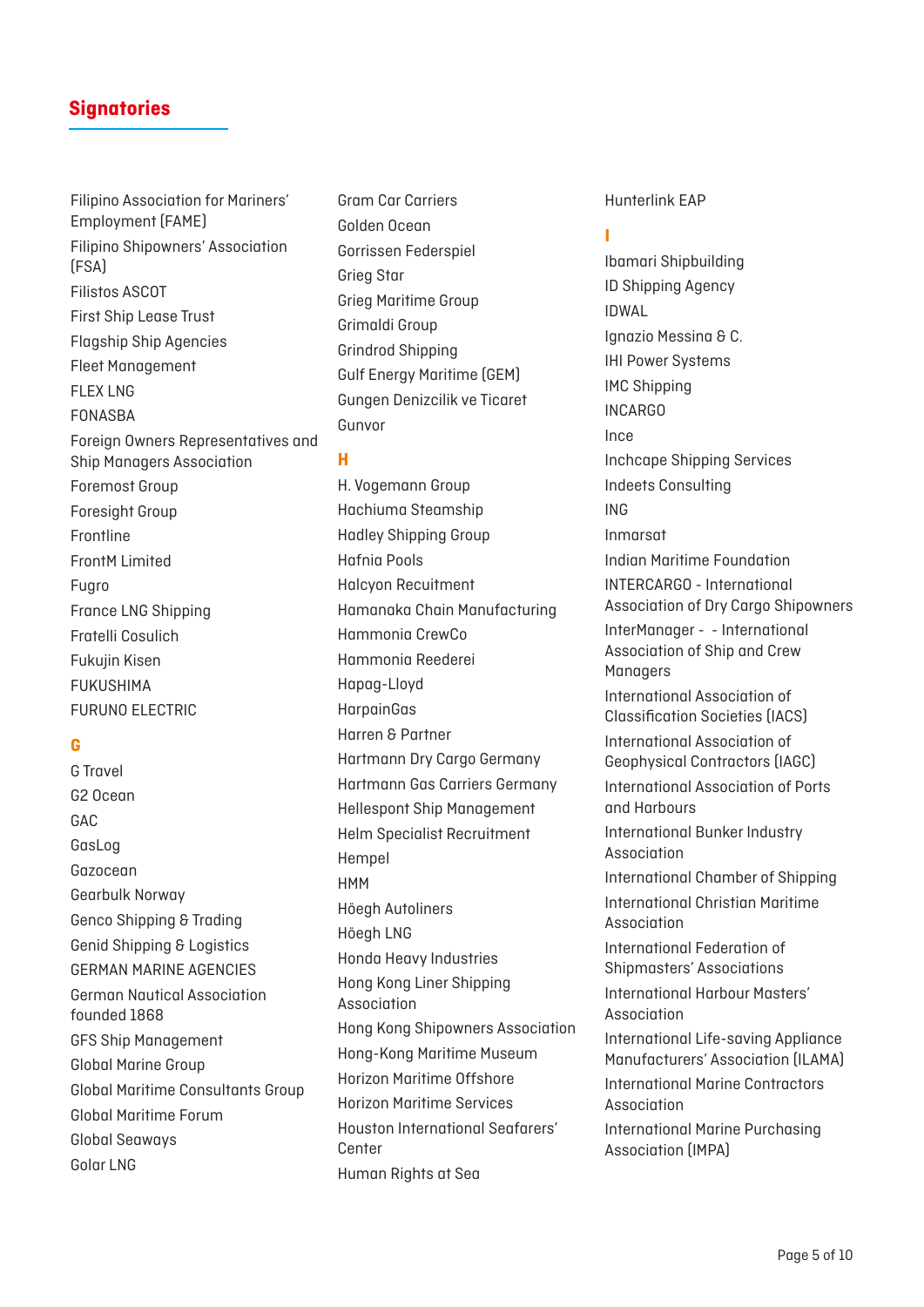International Maritime Association of the Philippines (INTERMAP) International Maritime Employers' Council International Parcel Tankers Association International Seafarers' Welfare and Assistance Network (ISWAN) International Seaways International Ship-Owners Alliance of Canada (ISAC) International Support Vessel Owners' Association International Transport Workers' Federation International Union of Marine Insurance (IUMI) Internavis Internship Navigation Interorient Shipmanagement INTERTANKO Ionic IQrew Management (IQM) IRIS Security Irish Institute of Master Mariners IS Container ISGAM Island Navigation Corporation International Limited Isle of Man Maritime ISM Shipping Solutions ITF Seafarers' Trust ITU Maritime Faculty Alumni Association (ITU Denizcilik Fakultesi Mezunları Dernegi) **J**

J&J Denholm Japan Marine United Corporation Japan Radio JBG Shipping Agency JCRS

Jebsen PTC Jebsen PTC Maritime JIFMAR OFFSHORE SERVICES John T. Essberger Joint Ship Manning Group (JMG) Junge & Co. Versicherungsmakler

#### **K**

K Line Ship Management (Singapore) KAMER Marine Denizcilik Kaptanoglu Shipping Kawasaki Heavy Industries Kawasaki Kisenn Kaisa ("K" LINE) KOTUG group of companies Kristian Gerhard Jebsen Skipsrederi KTU Maritime Transportation and Management Engineering Alumni Association (KTU DUIM MD) Kumiai Navigation Kumiai Senpaku Kyklades Maritime Kyla Shipping Kyoei Tanker

# **L**

LADOL Free Zone Lampe & Schwartze Marine Underwriting Landbridge Ship Management (HK) Latsco Marine Management Lauritzen Bulkers Lauritzen Kosan Lemissoler Leonhardt & Blumberg Shipmanagement Leth Agencies Let's Talk Supply Chain Liberian Registry Lighthouse Shipmanagement Phils Lindholm Shipping LLC Novikontas Kaliningrad Lloyds' Register

Lloyd's Register Foundation Load Line Marine Logbridge (UK Southhampton) Lomar Shipping London Ship Managers Louis Dreyfus Armateurs Louis Dreyfus Company Lubeca Marine Management Lucent Global Ship Services

# **M**

M.T. Maritime Management (USA) MAC Equity Maritime Services Mærsk Drilling Maersk Supply Service Mærsk Tankers Maestro Shipmanagement Magsaysay MOL Ship Management Magsaysay People Resources Corporation (MPRC) / Magsaysay Maritime Corporation (MMC) Manabe Zoki Manaco Marine **MarCoPav** Mare Supply & Services Marfin Management Monaco, Managers for Topic Fleet Marin Shipmanagement Marine & Offshore Div., Bureau Veritas Japan Marine Benefits Marine Capital Marine One (Private) Limited Marine Services Group Marine Tours Marine Transport Workers Trade Union of Ukraine Marine Underwriting Services MARINO Party-List Maritima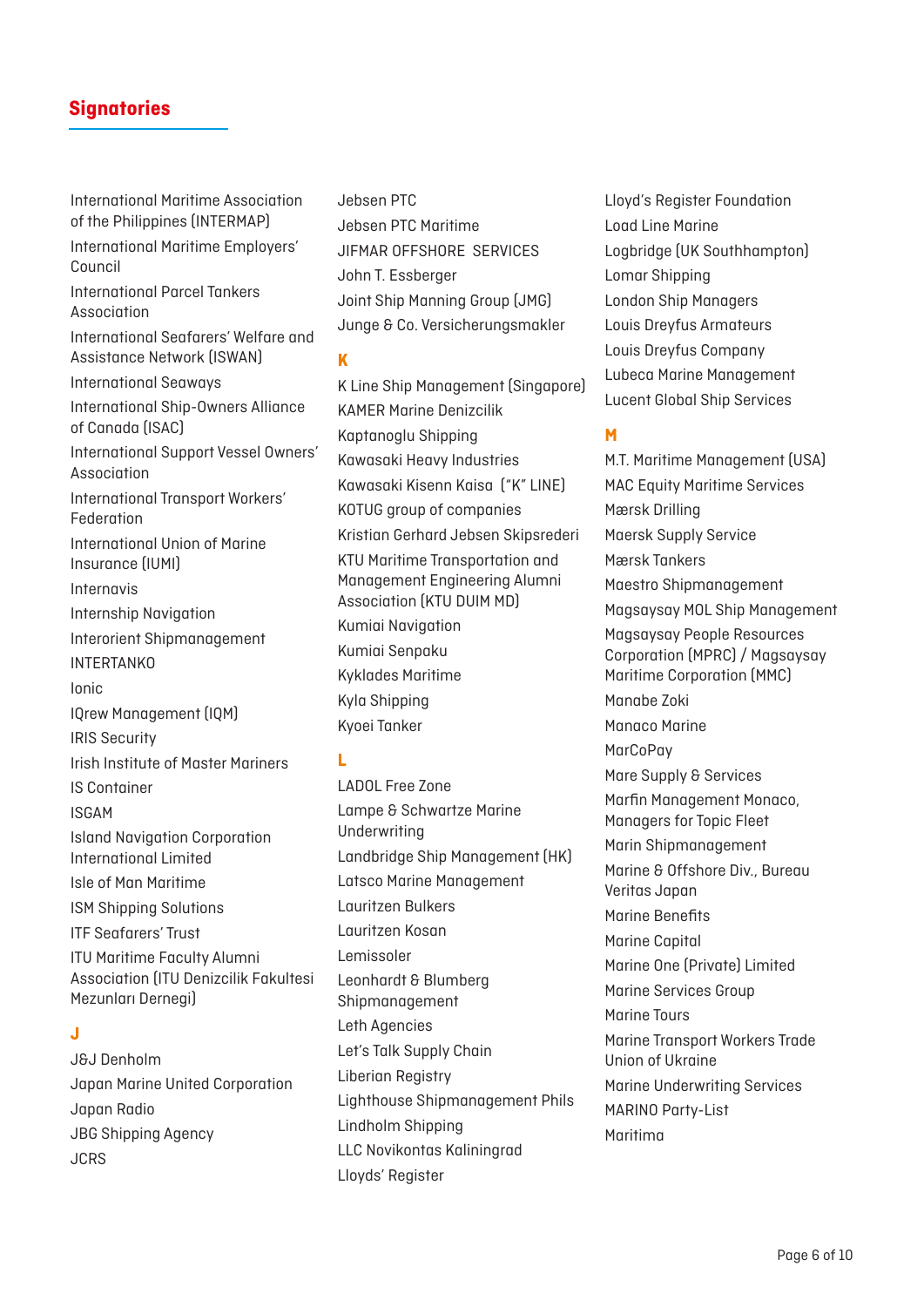Maritime Association of Shipowners, Shipmanagers & Agents Maritime Industry Australia Maritime Trainer Marlow Navigation Marsh Marshal Ship Management Martracon Group MarTrust Corporation MarynarzSwiata.pl - The Polish Seafarer Blog MasOceans Mastermind Shipmanagement Mastership (MASTER MARITIME AGENCIES) Matrix Ship Management MCC Maritime Competence Center McNeal Law Firm HURTWORKINGOFFSHORE.com Memisoglu Kurun Law Firm Mental Health Support Solutions Merchant Navy Welfare Board Metrostar Management MF Shipping Group MH Bland Group Michele Bottiglieri Armatore Ministry to Seafarers Vancouver MINSHIP Shipmanagement MISC Group comprising MISC Bhd, AET and Eaglestar Marine Holdings (L) Mitsubishi Ore Transport Mitsubishi Shipbuilding Mitsui E&S Shipbuilding Company Mitsui O.S.K. Lines MK Centennial Maritime (Netherlands) MK Centennial Maritime (Singapore) MM Marine MMA Offshore Limited MOL LNG Transport

MOL LNG Transport (Europe) MOL LNG Transport (Asia) MOL Ship Management MOL Ship Management (S) MOL Tankship Management MPC Container Ships MR Marine Group MRM Philippines MSC Crewing Services Philippines MSC Mediterranean Shipping Company MSea Management MTM Ship Management Multiport Ship Agency Network Munich Re Syndicate MURELOIL

#### **N**

Naftomar Shipping and Trading Nagasaki Sempaku Sobi Nakakita Seisakusho Namura Shipbuilding Nautilus Labs Naviera Ultranav Navig8 Chemical Tankers Navigator Gas Neda Maritime Agency Neptune Dry Management Neptune Lines Shipping & Managing Enterprises NET Ship Management Netvision Nihon Shipyard Nippon Kaiji Kyokai (ClassNK) Nippon Pusnes Nissen Kaiun Nitta Kisen Kaisha Norbulk Shipping UK Norden Nordic Bulk Carriers Nordic Hamburg Shipmanagement

Nordic P&I Group Norse Shipholding Norstar Ship Management North American Maritime Ministry Association Northern Lighthouse Board Norwegian Coastal Shipowners Northern Marine Group Norwegian Shipowners' Association Nova Marine Carriers NRP Finans NRP Maritime Asset Management NSB Group NYK Bulk & Projects Carriers NYK Bulkship (Asia) NYK Bulkship (ATLANTIC) NYK Bulkship (Korea) NYK Cruises NYK Energy Transport (Atlantic) NYK Energy Transport (USA) NYK FIL Maritime E-Training NYK Line NYK LNG Shipmanagement (UK) NYK LNG Shipmanagement NYK Shipmanagement NYK-FIL Ship Management NYK-TDG Maritime Academy

## **O**

OBT Shipping Group Ocean Networks Express Ocean Technologies Group Oceanwide Expeditions Odfjell SE Olympic Shipping & Management OMA Group West Africa Oman Shipping Company OMS Group OneLearn Global Limited Orange Marine Orient Overseas Container Line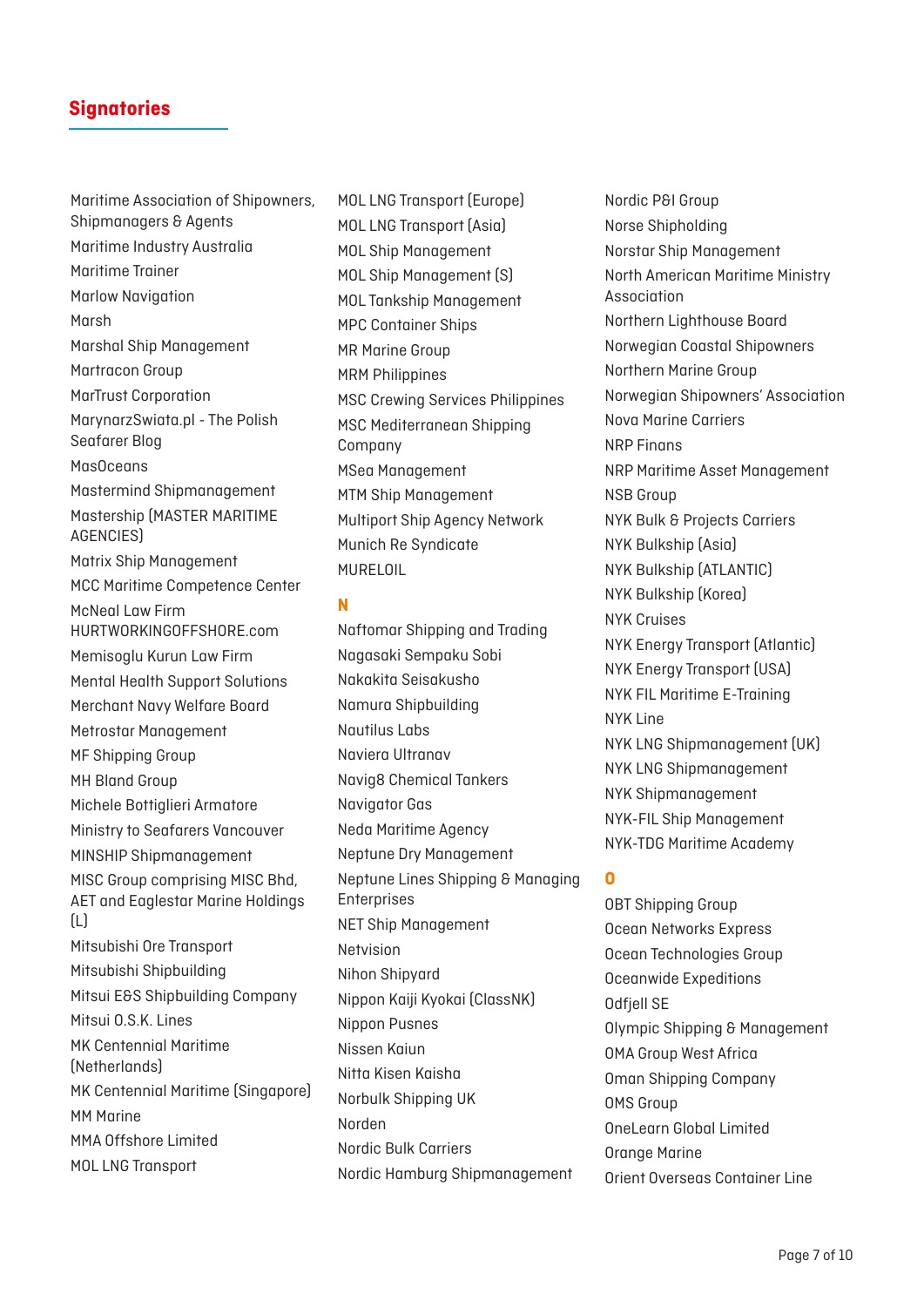ORION Reederei Ortaköy Maritime Alumni Association Oshima Shipbuilding Osiris Consultants OSM Maritime OSPR - The Offshore Safe Professionals Register

#### **P**

P&O Maritime Logistics Pacific Basin Shipping Pacific Carriers Limited PACIFIC GAS Pacific International Lines Pangaea Logistics Solutions Petredec PetroStrat Philippine Association of Manning Agencies and Ship Managers (PAMAS) Philippine Transmarine Carriers Philippine-Japan Manning Consultative Council (PJMCC) Phoenix Shipping Group Pleiades Shipping Agents Pole Star Polski Zwiazek Przedsiebiorcow Zeglugowych (Polish Shipping Companies Association) Ponant Port Arthur International Seafarers' **Center** POSH Fleet Services POSH Saudi Potentia Unleash The Power of People Precious Shipping PCL PREVENTION at Sea probunkers Promar Promare | Rabb Carvalho Advogados PROPEL Social

PSA International Q88

#### **Q**

Qatar Gas Transport (Nakilat) Queensway Navigation Queensway Services

#### **R**

Rederiet Stenersen Reederei Bernd Sibum Reederei Hamburger Lloyd "Reederei Nord Shipmanagement on behalf of REEDEREI NORD Group" Reederei Zurich Republic of the Marshall Islands Maritime Administrator Ridgebury Tankers RightShip Rio Tinto Rocktree Logistics Roll Group Royal Association of Netherlands Shipowners (KVNR)

## **S**

S5 Agency World Safe Bulkers Safe Bulkers Management Safebridge Safety Management Overseas Saga Shipholding (Norway) Saga Welco Sailors' Society Samudera Indonesia Santoku Senpaku Sarikaya + Sahin Law Firm Scalabrini Center for People on the Move Scalabrini Development Office Scalabrini International Migration Network (SIMN)

#### Scorpio

Sea Culture Association of Turkey Sea Globe Management & Trading Sea Trade Holdings Sea Wellbeing Sea World Management & Trading Seacor Marine Seafarers UK Seamar Management Seamen's Church Institute Seanergy Searock Marine Insurance Brokers Sea-Side Shipping Agency Brazil Seaspan Ship Management SeaTankers Services (UK) Senator Crewing (Manila) SFG Engineering Services SFL Corporation Shell Shipping & Maritime Shin Kurushima Dockyard Shinko Shinkoh Shinyang NF Shipping ShipMoney ShipParts.com Shipping Australia Shipping Professional Network in Hamburg Shipz Shunzan Kaiun SimaMarine (India) Singhai Marine Services (Shanghai) Sirius Ship Management Sitara Shipping Skuld SMT Shipping Poland **SOCATRA** Sogestran Shipping Solstad Offshore Someca Transport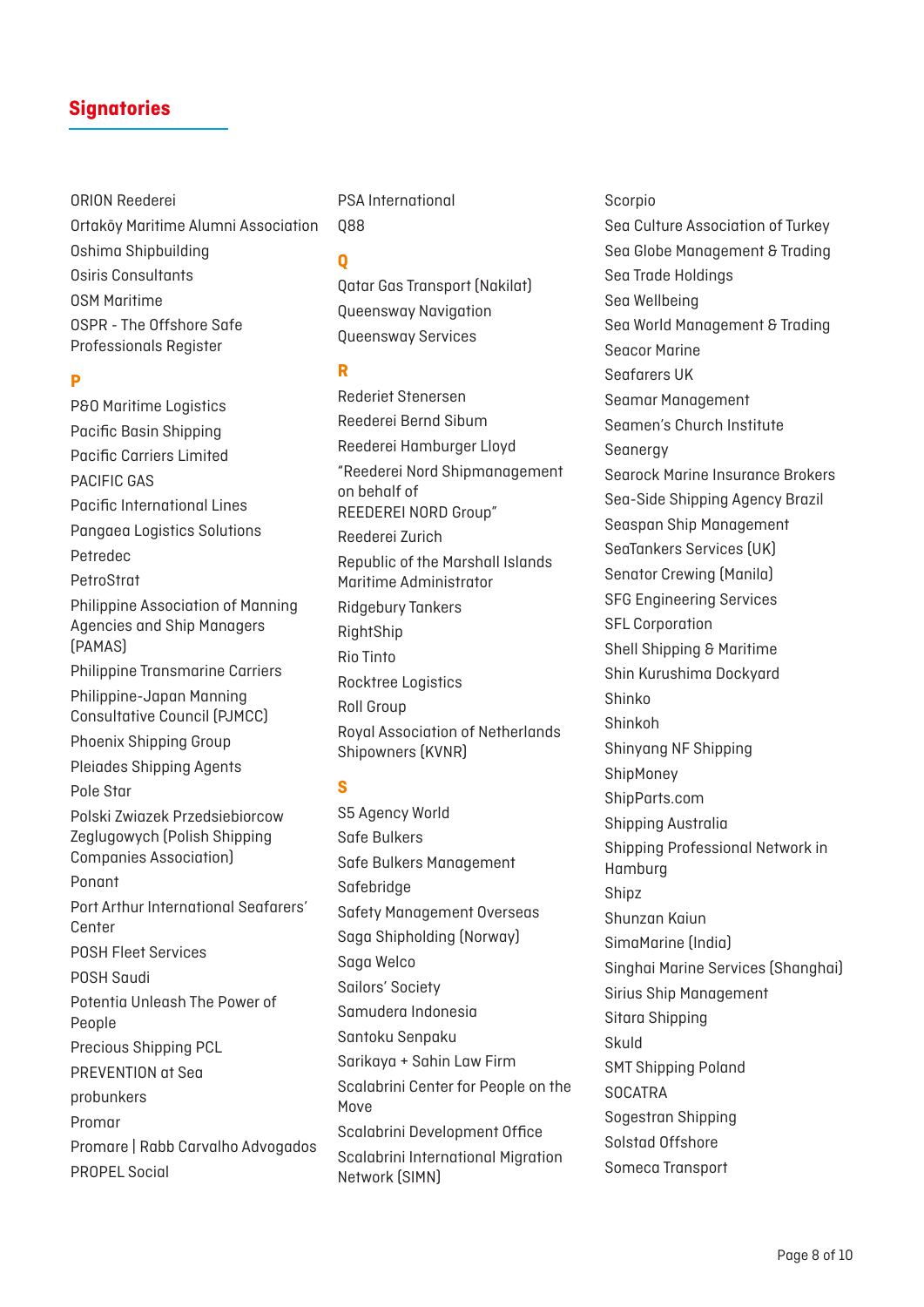Sonangol Marine Services Songa Container Songa Shipmanagement South Trade Shipmanagement South32 Southfield Agencies Sovcomflot Star Bulk Carriers Corp. Stealth Maritime Stella Maris Stella Maris - Cape Town Stella Maris - Catholic Diocese of Beaumont, Texas USA Stella Maris - Manila STELLA MARIS Rio de Janeiro Stella Maris Scalabrinian Network Stena Bulk Stena Shipping and Ferries Stichting Pastoraat Werkers Overzee Stewart World Port Stolt Tankers **StratumFive** Subsea Global Solutions Suisse-Atlantique Sunrui Marine Environment Engineering Sunship Schiffahrtskontor Sustainable Shipping Initiative Swire Pacific Offshore Swire Shipping Swiss Ocean Yacht Management Swiss Re Corporate Solutions Swiss Shipowners Association Synergy Marine Group

## **T**

Tagashira Kaiun Taiheiyo Kisen Kaisa Taihua Ship Management TAIKO KIKAI INDUSTRIES Tamar Ship Management

Ta-Na Crew Manning Agency Tankerska plovidba Tata NYK Shipping Taylor Maritime (HK) TCC Group Team Tankers International Technomar Shipping Teekay Group The China Navigation Company The CSL Group The Dow Chemical Company The International Propeller Club of the United States, Port of Piraeus The Marcura Group The Merchant Navy Association The Mission to Seafarers The Nautical Institute The Nautical Institute - US Gulf Branch The Nautical Institute of Ukraine The Naval Connection The Shipping Corporation of India The Shipping Professional Network London The Standard Club Thomas Miller Holdings **Tidewater** Titanic Society of Atlantic Canada TMS Technical Marine Solutions TMS-Hamburg Technical Marine **Services** Thome Group Tohmei Shipping Tokyo Keiki Inc. Marine Systems Company Tomini Shipping Torm Tortoise Engineering Torvald Klaveness Total Marine Solutions

Tototheo Maritime

**Trafigura** Transmed Maritime Limited Transmed Shipping Co. Ltd. Transocean Shipmanagement (Phils) Transportation Institute TriNøden Marine Tsakos Shipping and Trading Tsuneishi shipbuilding Tufton Turk P&I Sigorta Turkish Chamber of Shipping Turkish Maritime Federation Turkish Maritime Pilots' Association (TUMPA) Turkish Ocean-going Masters' Association Turkish Shipowners' Association Türkiye Denizciler Sendikası (Seafarers' Union of Turkey)

#### **U**

U Ming Marine Transport UK Chamber of Shipping UK Club Ultranav Uni- Tankers Unibaltic Shipping Unicrew Management Unifeeder Unilever Unisea Philippines Unisea Shipping Uniteam Marine Limited United European Car Carriers United Offshore Support Unitized Ocean Transport Limited Ushio Reinetsu Utkilen Uvea Marine Services